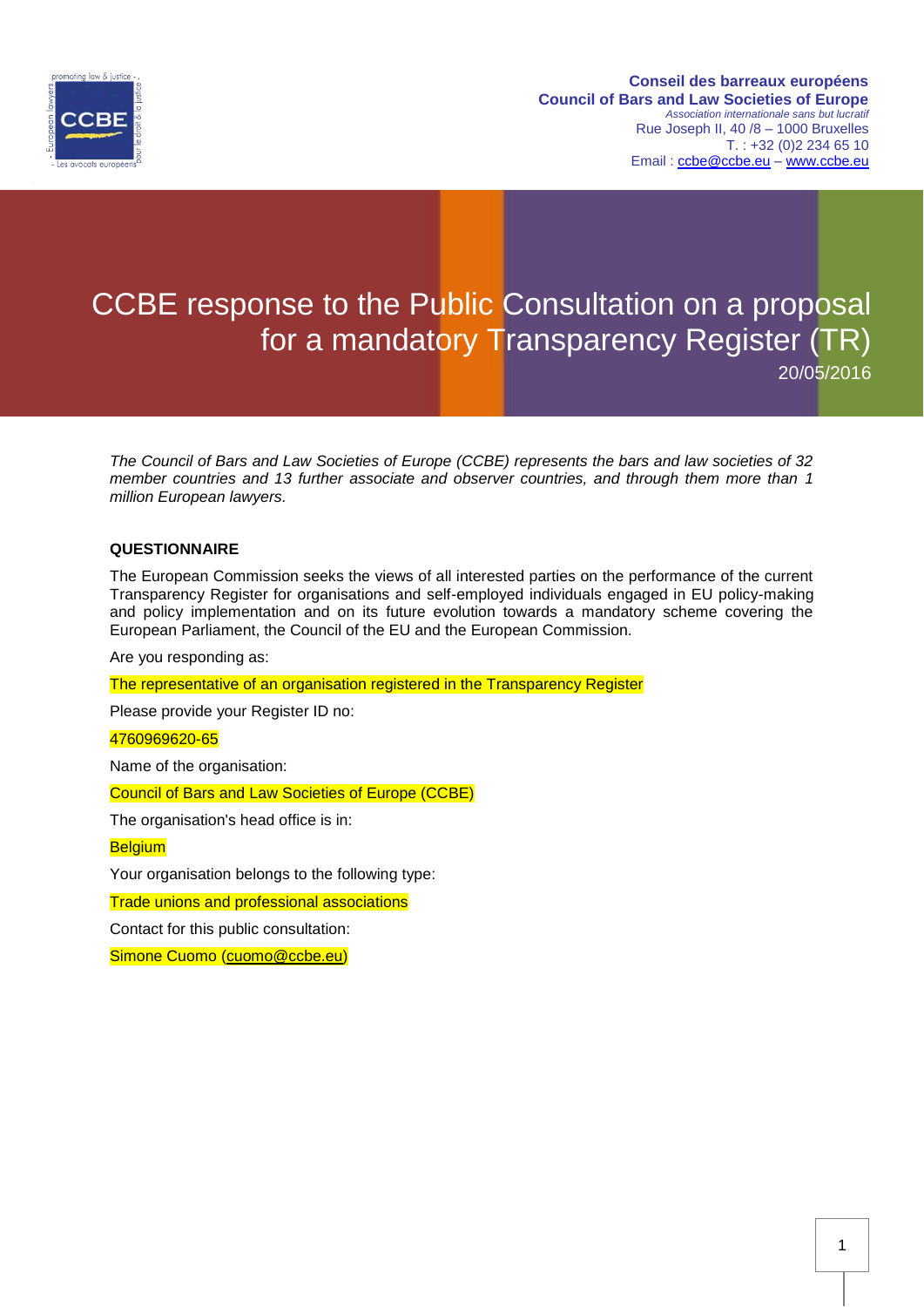# **A. GENERAL PART (7 questions)**

# **1. Transparency and the EU**

1.1 The EU institutions interact with a wide range of groups and organisations representing specific interests. This is a legitimate and necessary part of the decision-making process to make sure that EU policies reflect the interests of citizens, businesses and other stakeholders. The decision-making process must be transparent to allow for proper scrutiny and to ensure that the Union's institutions are accountable.

**\*** a) Do you agree that ethical and transparent lobbying helps policy development?

#### Fully agree  $\mathbf G$

- Partially  $\cap$  . agree
- Disagree O
- $\cap$  No opinion

Comments or suggestions (Optional)

**\*** b) It is often said that achieving appropriate lobbying regulation is not just about transparency, i.e. shedding light on the way in which lobbyists and policy-makers are operating. Which of the below other principles do you also consider important for achieving a sound framework for relations with interest representatives?

More than one answer possible

- **Integrity** ⊽
- **Equality of access**  $\overline{\mathbf{v}}$
- Other (please elaborate in the П. comments box below)
- No opinion П.

Comments or suggestions (Optional)

Recognition of the legitimate interests, concerns and specificities of the various professions engaged in lobbying.

- **\*** c) In your opinion, how transparent are the European institutions as public institutions?
- $\bigcap$  They are highly transparent
- They are G. **relatively** transparent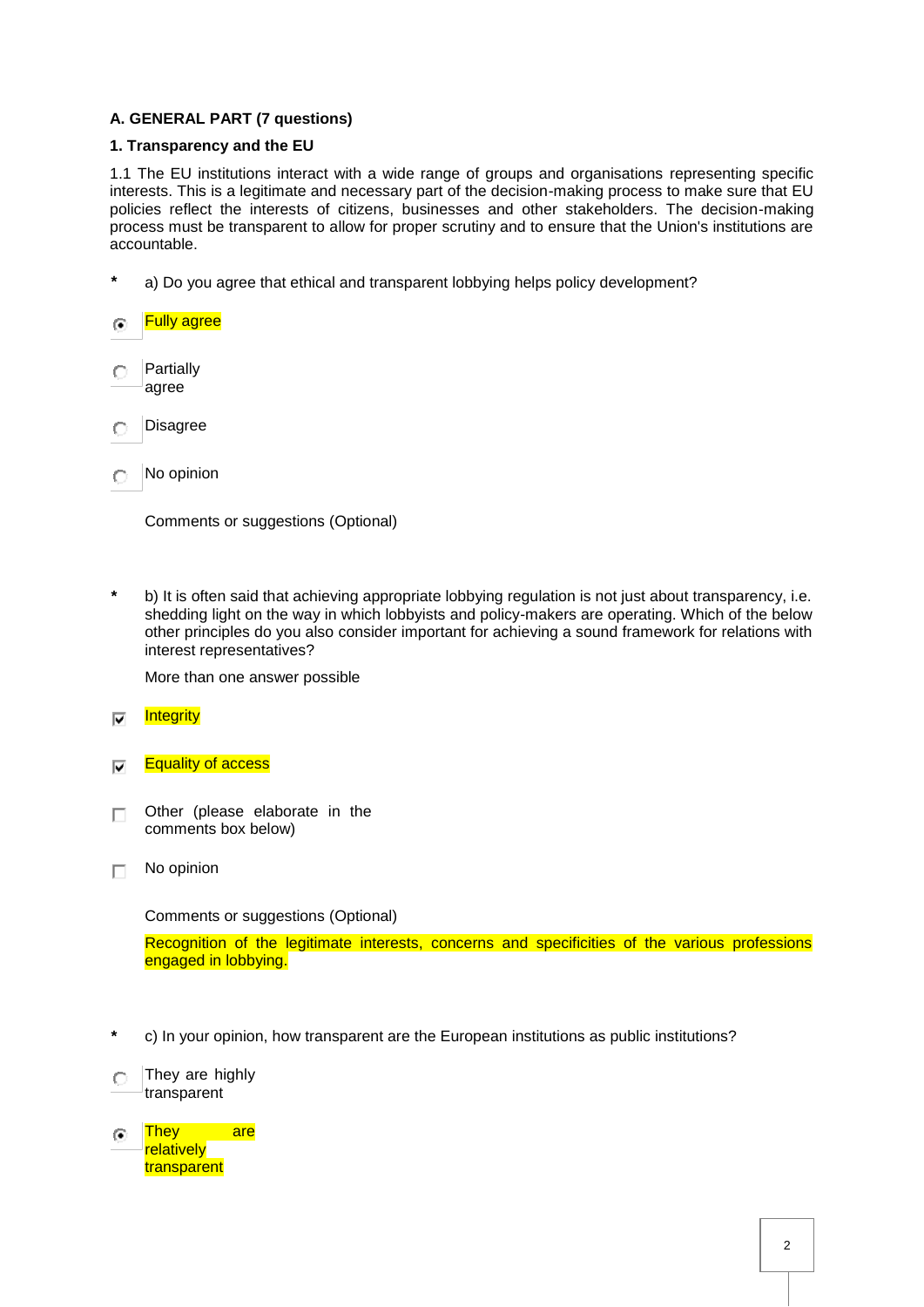- They are not transparent at all
- No opinion O

Comments or suggestions (Optional)

Transparency should be a shared obligation of the EU institutions and stakeholders. The EU institutions do not always assume their responsibilities in this regard, e.g. in relation to the legislative footprint and trilogues as currently inquired by the European Ombudsman.

**\*** 1.2 The Transparency Register provides information to politicians and public officials about those who approach them with a view to influencing the decision-making and policy formulation and implementation process. The Register also allows for public scrutiny; giving citizens and other interest groups the possibility to track the activities and potential influence of lobbyists.

Do you consider the Transparency Register a useful tool for regulating lobbying?

- Very useful O
- ∩ Somewhat useful
- Not useful at  $\circ$ all
- No opinion  $\cap$  .

Comments or suggestions (Optional)

#### **2. Scope of the Register**

- **\*** 2.1 Activities covered by the Register include lobbying, interest representation and advocacy. It covers all activities carried out to influence - directly or indirectly - policymaking, policy implementation and decision-making in the European Parliament and the European Commission, no matter where they are carried out or which channel or method of communication is used. This definition is appropriate:
- Fully agree
- Partially CD. agree
- **Disagree**  $\overline{(\bullet)}$
- No opinion  $\bigcap$

Comments or suggestions (Optional)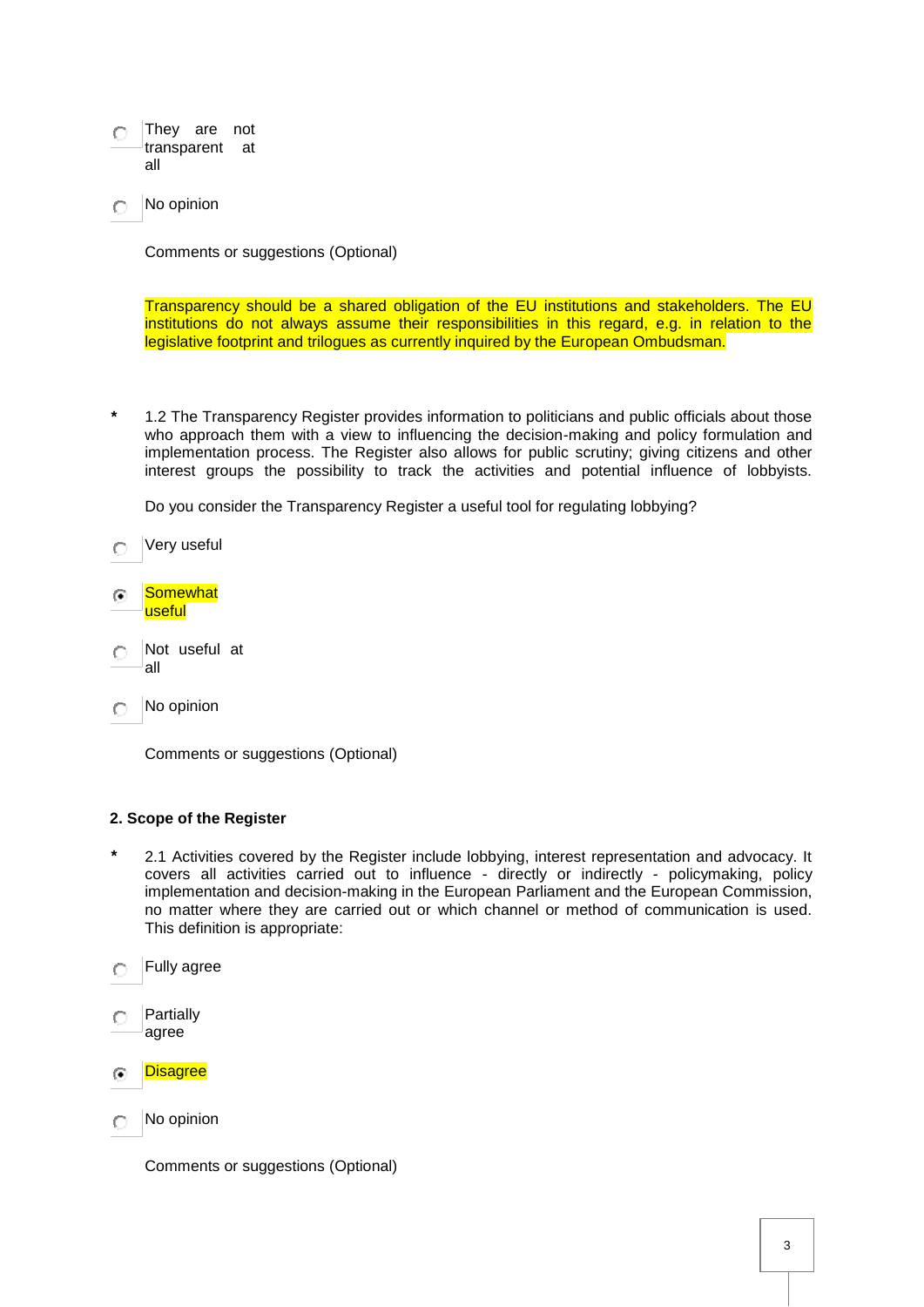The scope of the activities that lead to registration should be more clearly defined. That is of particular relevance for lawyers, as, unlike professional lobbying organisations, they meet EU officials for many reasons unrelated to lobbying, such as in the context of legal disputes or legal notifications (e.g., under the merger regulation), and often never meet with such officials except for such reasons.

The term advocacy and policy implementation are ambiguous in that context as they cover such activities as well. Also the word 'indirectly' significantly widens the scope and could lead to a situation where virtually all contacts with the EU institutions are perceived to be covered by the rules of the register. The CCBE would be strongly opposed if e.g. lawyers interacting with the EU institutions for the sole purpose of seeking information on future legislation would be bound by these rules. According to the CCBE, therefore, more clarity should be provided about the exact meaning of the word 'indirectly', in particular with regard to lawyers providing advice to a client on future legislation. Such clarifications should include that activities falling within the scope of the Register always involve some form of contact with a European institution or one of its representatives, be it through correspondence, a phone call or a meeting ("exteriorisation"). Activities not having such a character are covered by professional secrecy or legal professional privilege and not disclosable under lawyers' ethical rules and cannot, therefore, require disclosure by lawyers.

Furthermore, paragraph 7 of the Interinstitutional Agreement considers even the preparation of letters, information material or discussion papers and position papers as an activity falling within the scope of the Register. The mere preparation of such documents is clearly covered by the professional secrecy obligation and this activity, which is inevitably confidential as regards third parties, cannot justify joining the Register and give rise to information requests. As noted above, only activities in which there is direct contact with EU institutions' officials should lead to such registration.

The CCBE acknowledges that the Guidelines have attempted to address those concerns, but in the form of an administrative interpretation of the Interinstitutional Agreement and not in the Agreement itself. This creates legal uncertainty, which is unsatisfactory, in particular in the context of a mandatory Register.

The CCBE considers that a satisfactory definition of "lobbying" that addresses the abovementioned concerns is formulated in the Council of Europe *[Draft recommendation](http://www.coe.int/t/dghl/standardsetting/cdcj/Lobbying/CDCJ%20-%20Lobbying%20-%20Draft%20recommendation_en.pdf) of the Committee of Ministers to member states on the legal regulation of lobbying activities in the context of public decision-making*: ""Lobbying" means promoting specific interests by communication with a public official as part of a structured and organized action aimed at influencing public decision-making".

- **\*** 2.2 The Register does not apply to certain entities, for example, churches and religious communities, political parties, Member States' government services, third countries' governments, international intergovernmental organisations and their diplomatic missions. Regional public authorities and their representative offices do not have to register but can register if they wish to do so. On the other hand, the Register applies to local, municipal authorities and cities as well as to associations and networks created to represent them. The scope of the Register should be:
- Changed to exclude certain types of entities (please elaborate in the comments box below)  $\bigcap$
- Changed to include certain types of entities (please elaborate in the comments box below) 倫
- Preserved the same as currently O
- No opinion  $\bigcirc$

Comments or suggestions (Optional)

As a rule, any activity falling within the scope of lobbying should lead to registration without regard to the nature of the entity engaging in such activity, provided that specific rules may be appropriate in certain circumstances to reflect the specificities of such entities.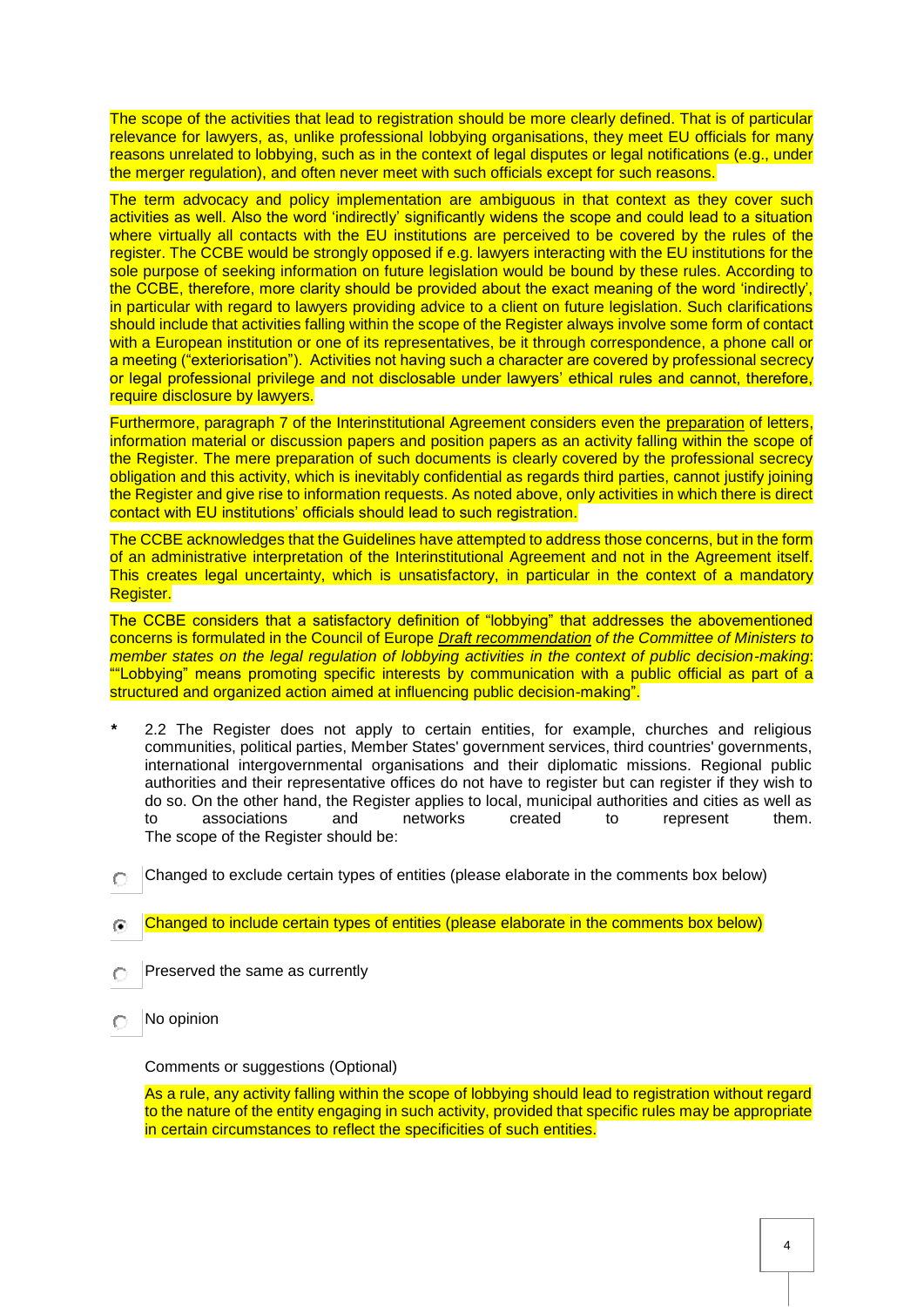# **3. Register website**

3.1 What is your impression of the Register [website?](http://ec.europa.eu/transparencyregister/public/homePage.do?redir=false&locale=en)

|                                                                                          | Good | Average | Poor | No opinion |
|------------------------------------------------------------------------------------------|------|---------|------|------------|
| *Design and structure                                                                    | О    | О       | О    | ⊙          |
| of information /<br>*Availability<br>documents                                           | O    | О       | O    | ⊙          |
| *Ease of search function                                                                 | Ō    | О       | О    | $\odot$    |
| *Accessibility (e.g. features for<br>visually impaired persons, ease of<br>reading page) | O    | О       | О    | $\odot$    |
| *Access via mobile devices                                                               | О    | О       | О    | $\odot$    |

Comments or suggestions (Optional)

## **4. Additional comments**

Final comments or ideas on any additional subjects that you consider important in the context of this public consultation (Optional)

A supposedly non-binding TR resulting from a mere interinstitutional agreement between the EU institutions which is made de-facto mandatory through the imposition of disincentives for not registering, is unsatisfactory. The TR should be made either genuinely voluntary or mandatory as a matter of law. A proper legal basis should be found for making the TR legally obligatory. The CCBE believes that attempting to achieve a mandatory TR without a legal basis to do so, opens the door to potential legal challenges.

If you wish you may provide additional information (position papers, reports, etc) in support of your answers to this public consultation. Please upload no more than three files of up to 1Mb each. Attachments above this number willl not be considered.

Attach files

Part B includes questions that require a certain knowledge of the Transparency Register. Proceed to Part B (optional).

- **\* Do you want to proceed to Part B?**
- Yes 企
- $\cap$  No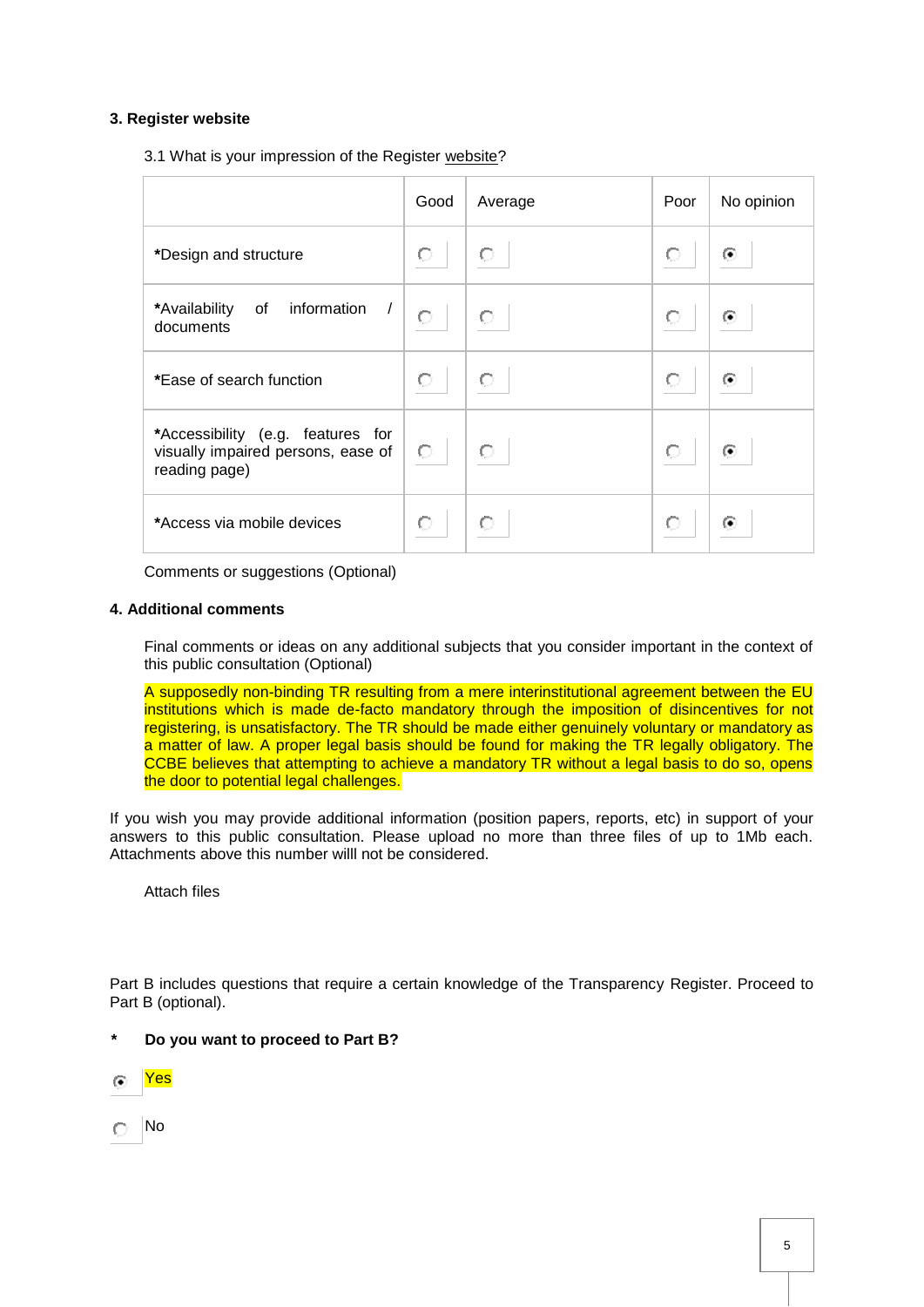# **B. SPECIFIC PART (13 questions)**

# **1. Structure of the Register**

- **\*** 1.1 The Register invites organisations to sign up under a particular section, for example, professional consultancies, NGOs, trade associations, etc (Annex I of the [Interinstitutional](http://eur-lex.europa.eu/legal-content/en/TXT/?uri=uriserv:OJ.L_.2014.277.01.0011.01.ENG)  [Agreement\)](http://eur-lex.europa.eu/legal-content/en/TXT/?uri=uriserv:OJ.L_.2014.277.01.0011.01.ENG). Have you encountered any difficulties with this categorisation?
- $\circ$ Yes

#### No  $\odot$

No opinion O

Comments or suggestions (Optional)

## **2. Data disclosure and quality**

**\*** 2.1 Entities joining the Register are asked to provide certain information (contact details, goals and remit of the organisation, legislative dossiers followed, fields of interest, membership, financial data, etc) in order to identify the profile, the capacity of the entity and the interest represented (Annex I of the [Interinstitutional Agreement\)](http://eur-lex.europa.eu/legal-content/en/TXT/?uri=uriserv:OJ.L_.2014.277.01.0011.01.ENG).

The right type of information is required from the registrant:

- Fully agree O
- Too much is  $\odot$ asked
- Too little is  $\sqrt{\frac{2}{3}}$ asked
- No opinion  $\bigcap$

#### Comments or suggestions (Optional)

As mentioned before, the CCBE believes that the specificities of certain professions should be recognized, e.g. the obligation for a lawyer to provide information on the legislative dossiers followed may conflict with his/her obligations under the rules of professional secrecy or legal professional privilege.

The breath and detail of the financial information required to be disclosed bears no relationship to the legitimate objective of transparency that is being pursued and results in the disclosure of information that should remain private, such as the structure of the internal organization of the entity engaging in lobbying, its cost structure and profit.

- **\*** 2.2 It is easy to provide the information required:
- Fully agree O
- **Partially**  $\sqrt{2}$ agree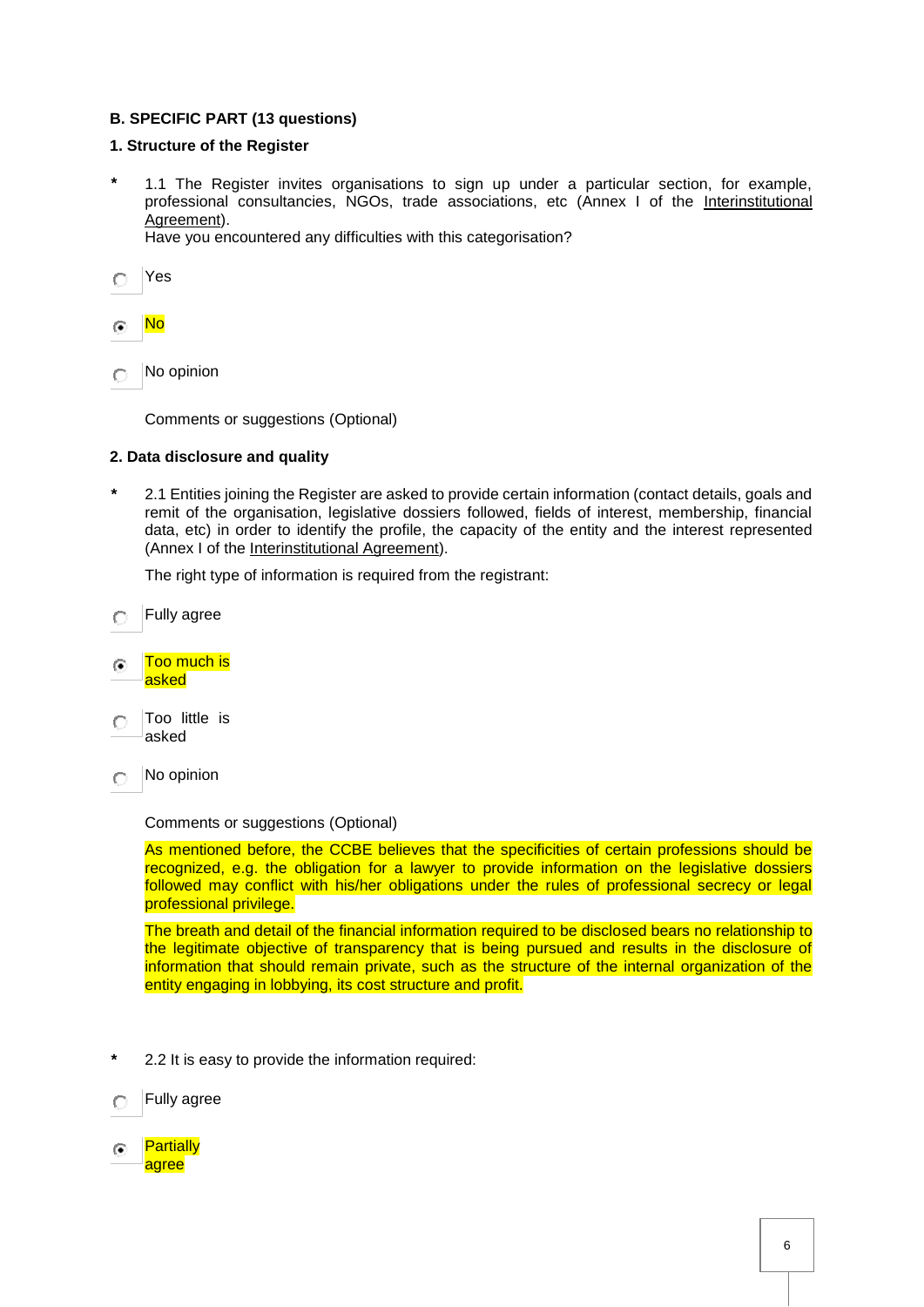#### Disagree CL.

No opinion  $\circ$ 

# Comments or suggestions (Optional)

A balance should be achieved between the burden imposed on the registrants and the objective of transparency. The requirements currently imposed do not achieve such a balance and impose too heavy a burden on the registrants without corresponding benefits from a transparency perspective.

**\*** 2.3 Do you see any room for simplification as regards the data disclosure requirements?

Yes O

- No O
- No opinion  $\circ$

Comments or suggestions (Optional)

- **\*** 2.4 What is your impression of the overall data quality in the Register:
- Good
- Average  $\bigcirc$
- Poor  $\bigcap$
- No opinion  $\overline{(\bullet)}$

Comments or suggestions (Optional)

# **3. Code of Conduct and procedure for Alerts and Complaints**

**\*** 3.1 The Code of Conduct sets out the rules for all those who register and establishes the underlying principles for standards of behaviour in all relations with the EU institutions (Annex III of the Interinstitutional and the control of the control of the control of the control of the control of the control of the control of the control of the control of the control of the control of the control of the control of the

The Code is based on a sound set of rules and principles:

Fully agree ra l

- **Partially**  $\circ$ agree
- Disagree $\circ$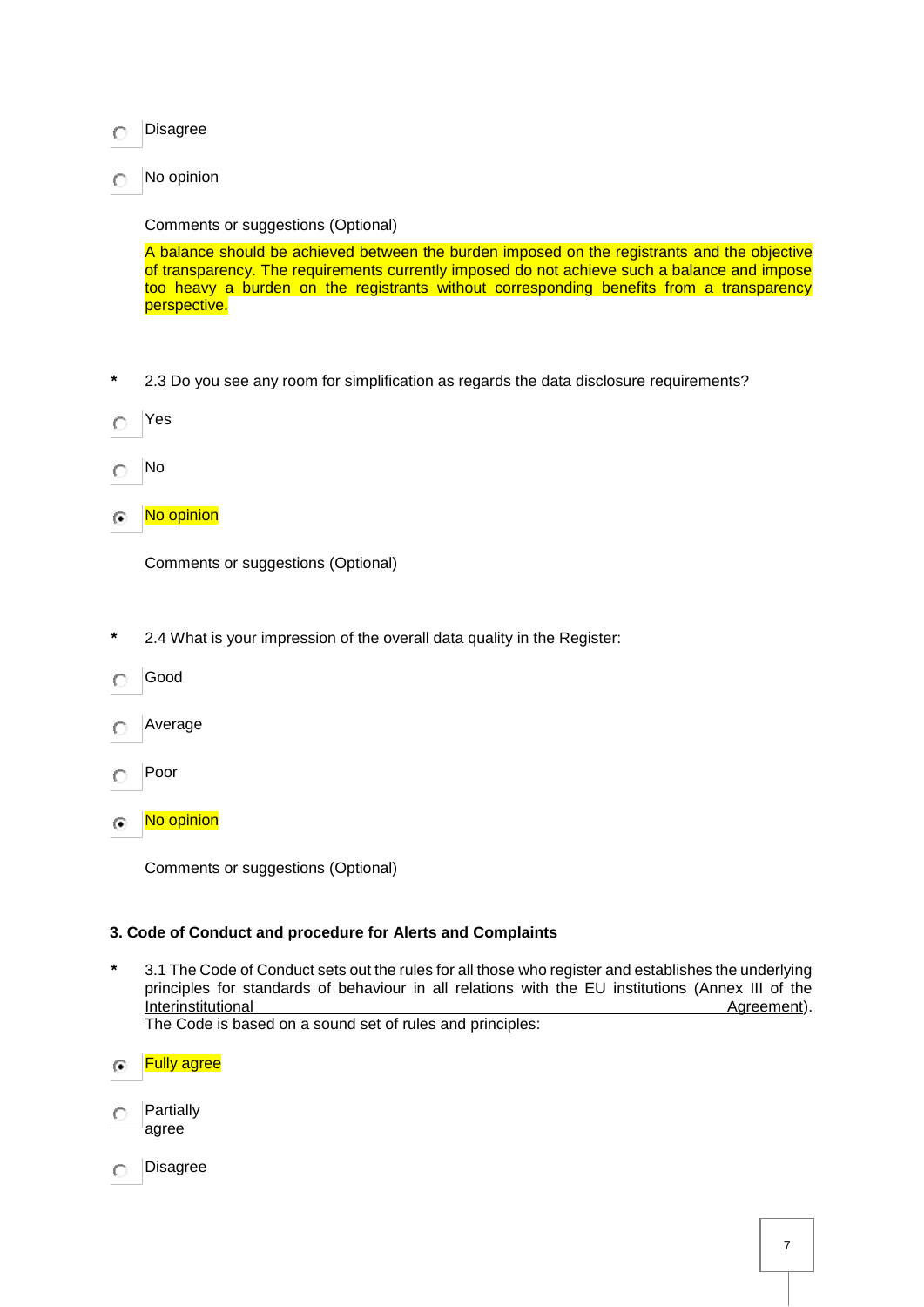No opinion

Comments or suggestions (Optional)

3.2 Anyone may trigger an alert or make a complaint about possible breaches of the Code of Conduct. Alerts concern factual errors and complaints relate to more serious breaches of behavioural nature (Annex IV of the Interinstitutional Agreement).

- **\*** a) The present procedure for dealing with alerts and complaints is adequate:
- Fully agree C
- **Partially** O agree
- **Disagree** Æ
- No opinion O

Comments or suggestions (Optional)

While the CCBE agrees that the Code of conduct is based on a sound set of rules and principles, the procedure for its enforcement does not meet the principles of due process and fair trial.

Under the Interinstitutional Agreement, violations of the Code of Conduct are both investigated and sanctioned by the Joint Transparency Register Secretariat (JTRS), which is an instrumentality of the Commission and of the Parliament, and therefore acts both as a judge and a party. This violates the principles of fair trial and due process, as recognized by the ECHR. Moreover, the fact that such a body can impose disciplinary sanctions on a lawyer is inconsistent with the principle of professional selfregulation, and of independence of the members of the legal profession towards public authorities. This principle is based on the consideration that lawyers may oppose such authorities to defend clients who are in a dispute with them, and that one could not conceive, in a democratic society, that lawyers may suffer any pressure from public authorities against which they may have to act or even that there could be the slightest suspicion that any such pressure could be exerted. This is particularly true in the case of the Commission, since lawyers who are engaged in lobbying activities involving the Commission generally do so in the context of a broader EU practice that also involves defending clients in proceedings in which the Commission is the opposing party. The Interinstitutional Agreement should therefore be amended to provide for an independent body to rule on alleged violations of the Code of Conduct, such as a judge or a retired judge of the General Court or the Court of Justice.

Furthermore, the enforcement authority should have sufficient resources to monitor compliance with the regulatory framework on transparency so as not to rely on other stakeholders to discharge its responsibility in this regard.

- **\*** b) Do you think that the names of organisations that are suspended under the alerts and complaints procedure should be made public?
- Yes O
- No
- No opinionO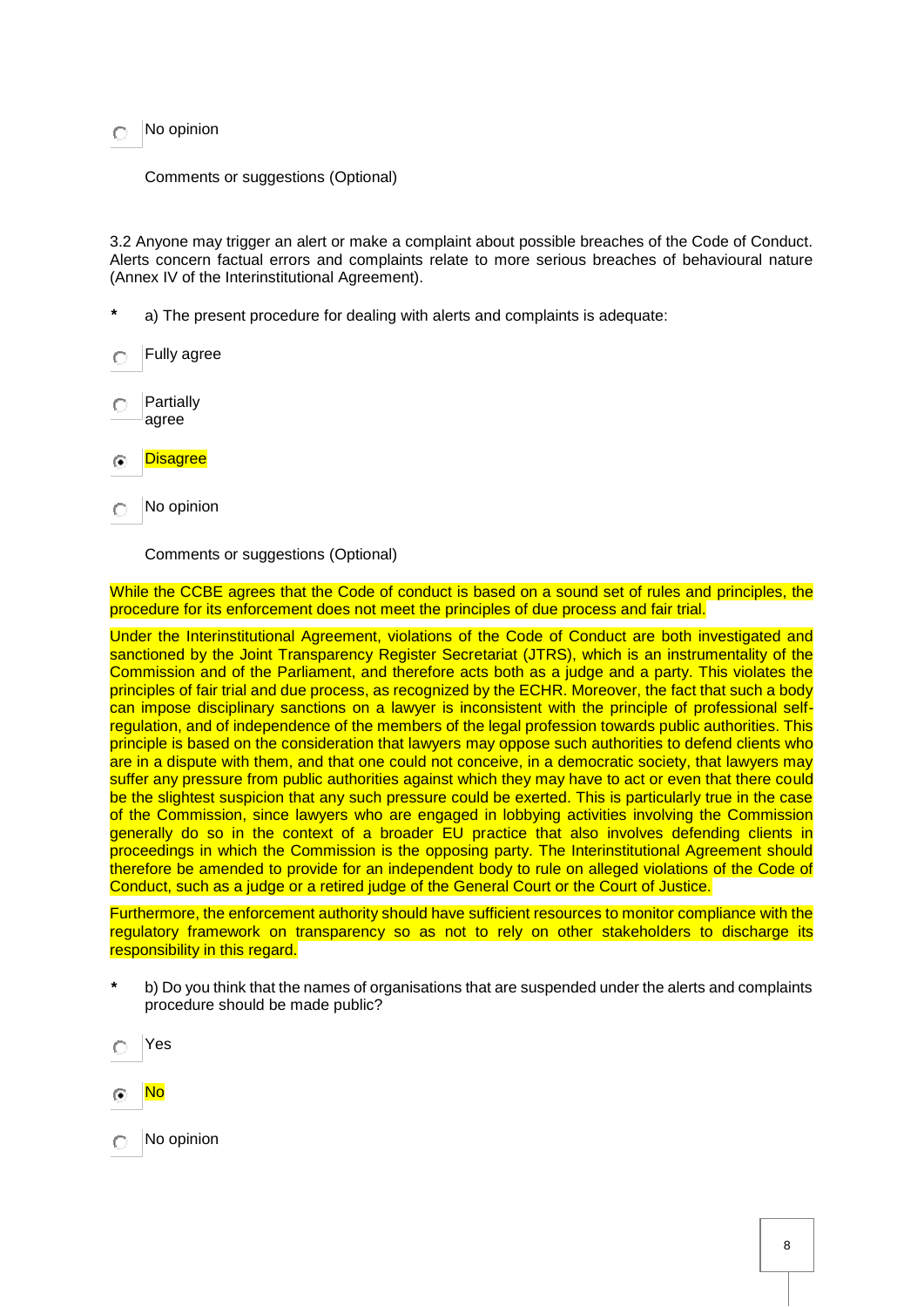Comments or suggestions (Optional)

Suspension before a final decision should never be made public. Suspension resulting from a final decision could at most be made public when the gravity makes such publication indispensable in the public interest. For instance in case of corruption or repeat violations.

# **4. Register website – registration and updating**

4.1 How user-friendly is in your opinion the Register [website](http://ec.europa.eu/transparencyregister/public/homePage.do?redir=false&locale=en) in relation to registration and updating?

|                                                  | Straightforward | Satisfactory<br>but can<br>be<br>improved | Cumbersome | No.<br>opinion |
|--------------------------------------------------|-----------------|-------------------------------------------|------------|----------------|
| *Registration<br>process                         | О               | О                                         | О          | ◉              |
| *Updating<br>process<br>&<br>(annual<br>partial) | О               | О                                         | C.         | ⊙              |

Comments or suggestions (Optional)

## **5. Current advantages linked to registration**

5.1 The European Parliament and the European Commission currently offer certain practical advantages (incentives) linked to being on the Register. The Commission has also announced its intention to soon amend its rules on Expert groups to link membership to to registration. Which of these advantages are important to you?

In the European Parliament (EP)

|                                                                                                                                                                                            | Very<br>important | Somewhat<br>important | Not important | No opinion |
|--------------------------------------------------------------------------------------------------------------------------------------------------------------------------------------------|-------------------|-----------------------|---------------|------------|
| *Access to Parliament<br>buildings: long-term<br>access passes to the<br>EP's premises are only<br>issued to individuals<br>representing, or working<br>registered<br>for<br>organisations | $\odot$           |                       |               |            |
| *Committee<br>public<br>hearings: guests invited<br>to speak at a hearing<br>need to be registered                                                                                         | $\odot$           | О                     |               |            |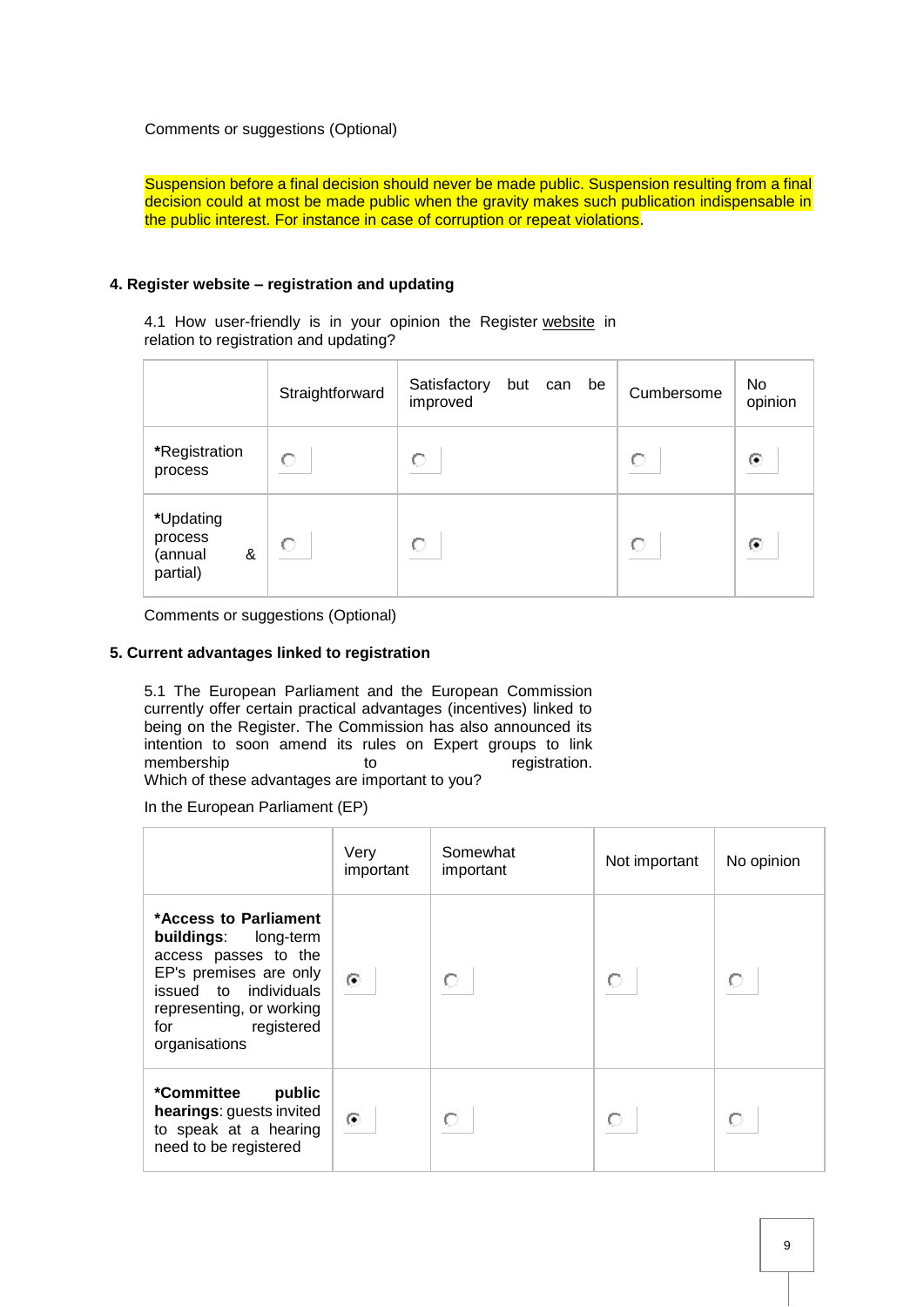| *Patronage: Parliament<br>does not grant<br>its<br>patronage to relevant<br>$\bullet$<br>organisations that are<br>not registered |  |
|-----------------------------------------------------------------------------------------------------------------------------------|--|
|-----------------------------------------------------------------------------------------------------------------------------------|--|

In the European Commission

|                                                                                                                                                                                                                                                                                           | Very<br>important | Somewhat<br>important | Not important | No opinion |
|-------------------------------------------------------------------------------------------------------------------------------------------------------------------------------------------------------------------------------------------------------------------------------------------|-------------------|-----------------------|---------------|------------|
| *Meetings:<br>organisations or self-<br>individuals<br>employed<br>engaged<br>in relevant<br>activities<br>must<br>be<br>registered in order to<br>hold<br>meetings<br>with<br>Commissioners,<br>Cabinet members and<br>Directors-General                                                 | $\odot$           | О                     | О             | О          |
| *Public consultations:<br>the Commission sends<br>automatic<br>alerts<br>to<br>registered entities about<br>consultations in areas of<br>indicated<br>interest<br>by<br>them; it differentiates<br>between registered and<br>non-registered entities<br>when publishing<br>the<br>results | ⊙                 | О                     | О             | О          |
| *Patronage:<br>Commissioners do not<br>grant their patronage to<br>relevant organisations<br>that are not registered                                                                                                                                                                      | $\odot$           | О                     | О             | О          |
| *Mailing<br>lists:<br>organisations featuring<br>on any mailing lists set<br>up to alert them about<br>certain<br>Commission<br>activities are asked to<br>register                                                                                                                       | ⊙                 |                       |               |            |
| *Expert<br>groups:<br>registration<br>the<br>in<br>Transparency Register<br>is required in order for<br>members<br>to<br>be<br>appointed<br>(refers<br>to                                                                                                                                 | ⊙                 | О                     | О             | O          |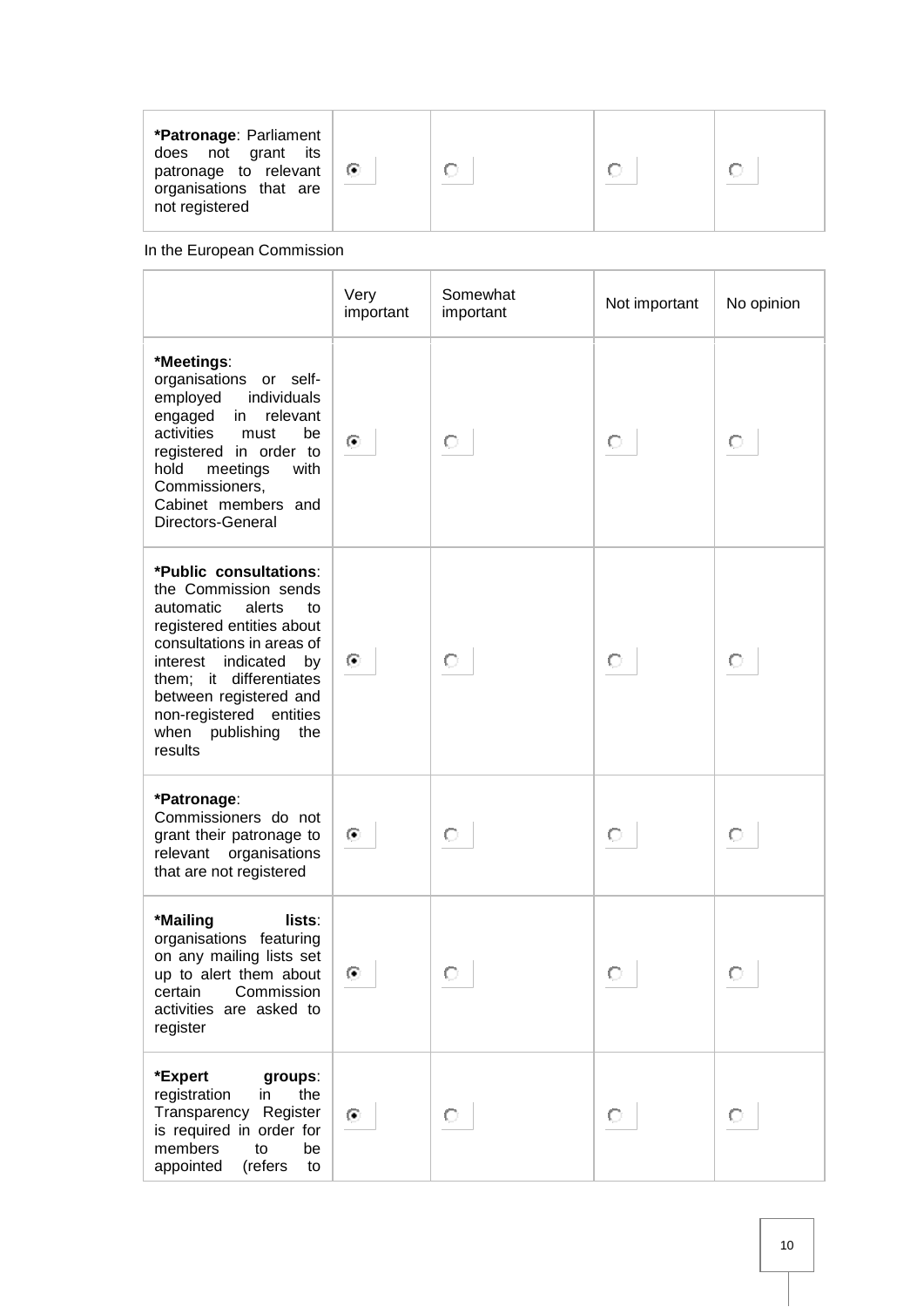| organisations<br>and<br>individuals appointed to<br>represent a common<br>interest shared<br>bv<br>stakeholders in<br>a<br>particular policy area) |
|----------------------------------------------------------------------------------------------------------------------------------------------------|
|----------------------------------------------------------------------------------------------------------------------------------------------------|

Comments or suggestions (Optional)

The system of incentives, which are in reality disincentives for not registering, is inappropriate. The objective of forcing entities whose activities fall within the scope of the TR to register should result from a proper legal framework and not from unilateral decisions from the EU institutions that, without legal basis, deny rights to some entities which others enjoy.

Furthermore, it should be ascertained that the restrictions imposed on non-registered lobbyists, such as the inability to meet with EU officials, should only apply with respect to activities falling within the scope of the Register.

#### **6. Features of a future mandatory system**

- **\*** 6.1 Do you believe that there are further interactions between the EU institutions and interest groups that could be made conditional upon prior registration (e. g. access to MEPs and EU officials, events, premises, or featuring on specific mailing lists)?
- Yes  $\bigcap$
- No  $\circ$
- No opinion G.

Comments or suggestions (Optional)

- **\*** 6.2 Do you agree with the Commission's view that the Council of the EU should participate in the new Interinstitutional Agreement on a mandatory Register?
- Yes  $\sqrt{2}$
- No C
- No opinion O

Comments or suggestions (Optional)

The CCBE is in favour of equal treatment both in relation to entities engaged in activities falling within the scope of the TR and in relation to institutions to which such activities are directed.